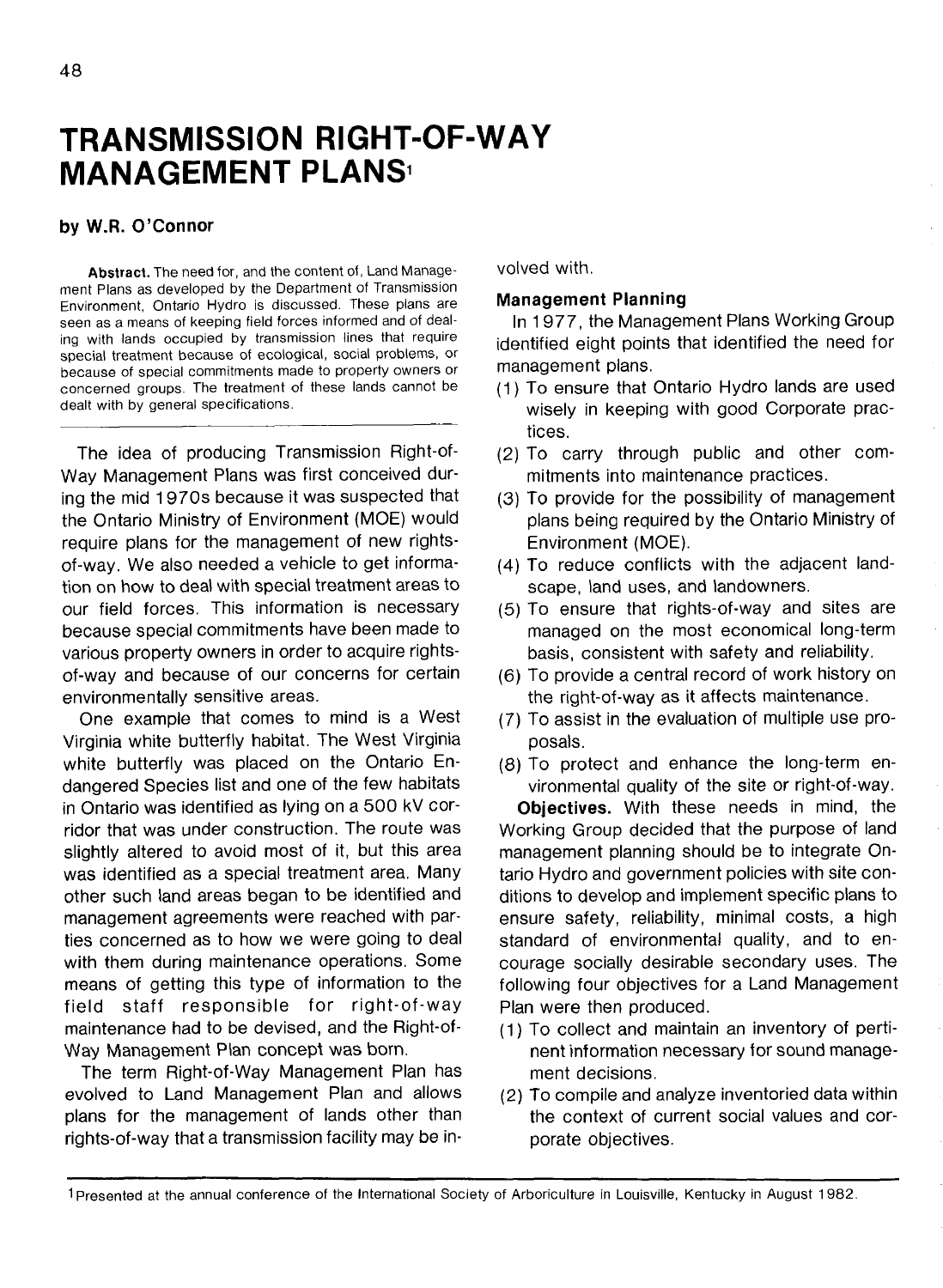- (3) To recommend optimal resource management practices on a site specific basis.
- (4) To develop guidelines to assist regional and area personnel to implement the management plan recommendations.

## **An ideal plan**

Before describing a Land Management Plan, let us take a look at what we already have, what we need, and who the user if going to be.

**Have.** We have a trained work force that is capable of carrying out normal maintenance activities and supervising maintenance contracts efficiently.

We have work specifications governing normal right-of-way and site maintenance activities such as Line Clearing, Selective Vegetation Control, and Condition Patrols.

**Need.** What we need then are specifications governing maintenance activities for specific areas that are not considered standard on a transmission right-of-way or other related site.

**User.** One of the ultimate users of a Land Management Plan content will be the personnel responsible for doing the maintenance work. In other words, the foreman in charge of an Ontario Hydro Forestry Crew or a contract supervisor.

A Land Management Plan is an inventory of the lands identified in it and a specification dealing with areas that are not or cannot be dealt with by general specifications. A Land Management Plan will pinpoint and describe treatment of such things as: 1) ecologically sensitive areas, 2) sites of historical significance, 3) endangered species that may be encountered, 4) wildlife habitats, existing or potential, 5) graves, not necessarily cemetaries; an odd one is discovered now and then, 6) archeological sites, 7) vistas, 8) locations where special treatment agreements have been reached with property owners or controlling authorities, and 9) any location where a deviation from routine practices is required such as a location where herbicides cannot or should not be used.

Land Management Plans should also: 1) encompass the long range aspects of right-of-way management and be more than just a maintenance specification package, 2) provide a good, understandable description of the physical characteristics of the land they deal with, 3) have a required review date, 4) be capable of being updated, and 5) be useful for work programming.

## **Format**

A standard format for management plans is followed with minor deviations as required depending on the particular plan and the concerns dealt with by it.

A table of contents itemizes the content of the document. This is followed by a figures list, a list of tables, and a list of support data that forms part of, but is not included in, the actual document. The latter may identify support information such as photomosaics, topographic maps, etc.

Introduction. The introduction is a short, descriptive statement of what the plan covers. Following the introduction, is a section dealing with:

The land analysis. This section itemizes:

- 1. the Facility  $-$  this is a description of the transmission line that occupies the land and is followed by a description of:
- 2. the Legal Status of the property, that is, how much is owned by Ontario Hydro, how much is taken under easement, and the ownership, granted leases, and licenses for secondary use, etc.
- 3. Also included is a section describing the Biophysical Resources which provides information dealing with the: geology, physiology, soils, hydrology, flora, fauna, and areas of environmental or social concern are also identified here and recommendations for treatment included.

Following the Right-of-Way Analysis is a section called: Land Use which provides a description of land uses adjacent to the right-of-way and may include secondary uses of the right-of-way not previously described under the heading of Legal Status. These uses may be: encroachment by adjacent properties in the form of parking, unauthorized garden plots, trail bike activities, or passive secondary uses such as pedestrian pathways.

The next item of a Management Plan is generally a section on: Management Analysis. This section deals mainly with routine maintenance activities and identifies responsibilities for the treatment of